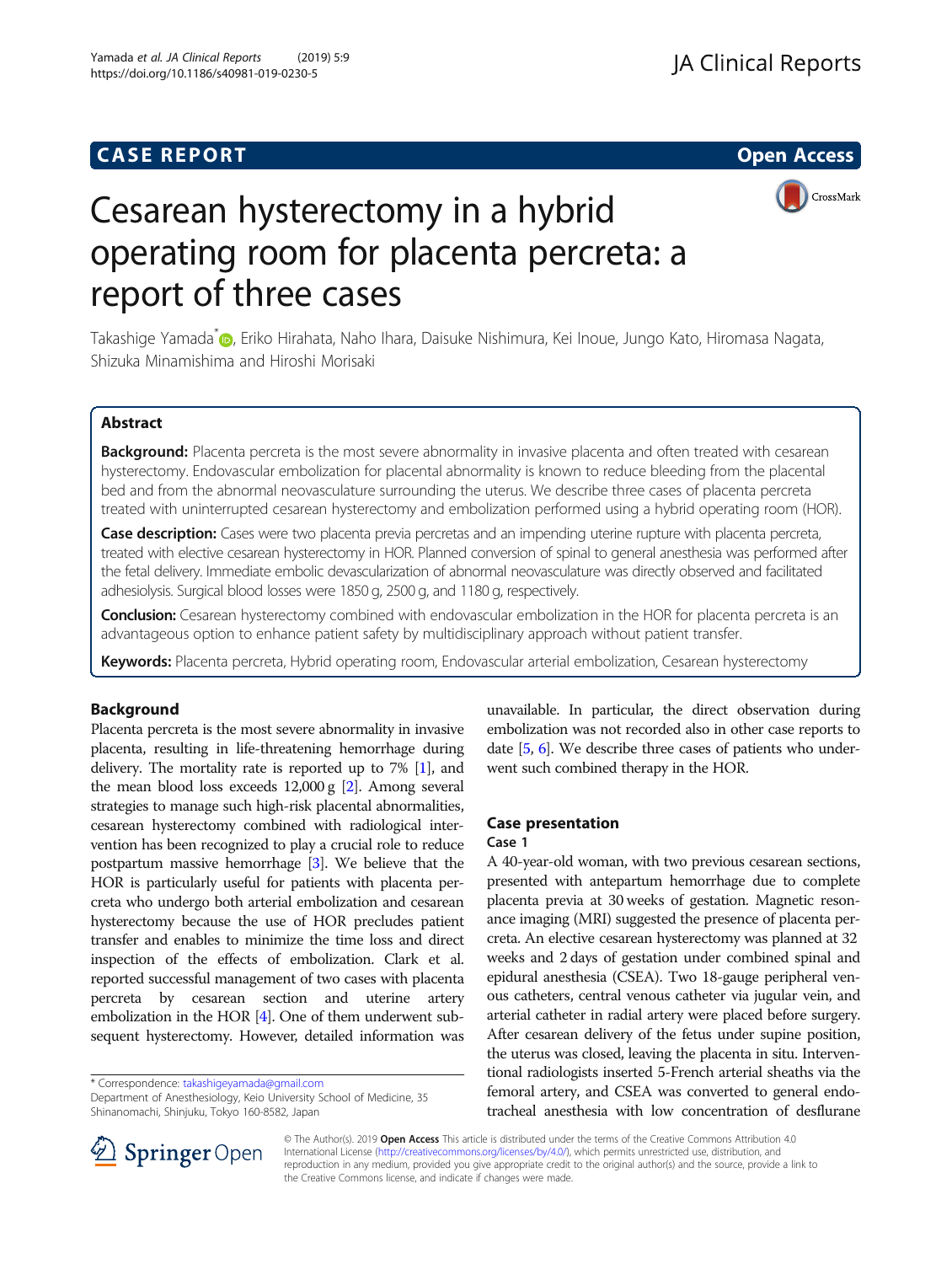and fentanyl. Bilateral uterine arteries were embolized with n-butyl-2-cyanoacrylate, and sufficient flow reduction was confirmed with both angiogram and direct observation. The estimated blood loss was 1850 g during the procedure, and 400 ml of autologous blood was transfused. She was discharged uneventfully.

#### Case 2

A 34-year-old woman, with a history of previous cesarean section, presented with preterm labor at 28 weeks and 6 days of gestation. Ultrasonography and MRI revealed placenta accreta on a thinning uterine wall along the previous scar and suggested bloody ascites. Intensive tocolysis failed to prevent increasing hemoperitoneum, and an elective cesarean hysterectomy was performed under CSEA for impending uterine rupture at 29 weeks and 1 day of gestation in the HOR. Two 18-gauge peripheral venous catheters and arterial catheter in radial artery were placed before surgery. The hemoperitoneum weighed 400 g was observed after laparotomy, and the fetus was safely delivered. The uterus was closed immediately, leaving the placenta in situ. After the insertion of 5-French arterial sheaths via the femoral artery, CSEA was converted to low-dose sevofluraneremifentanil anesthesia with endotracheal intubation, and the interventional radiologists embolized bilateral internal iliac arteries and left uterine artery with gelatin sponge. The embolization stopped bleeding from the protruded placenta. Hysterectomy was accomplished with 1180 g of blood loss, and 2 units of packed red blood cells and 1 unit of fresh frozen plasma were transfused. She was discharged uneventfully.

#### Case 3

A 35-year-old woman, with a history of several laparoscopic gynecological surgeries, presented with preterm labor. MRI revealed placenta protruding toward the rectum and bilateral internal iliac vessels, suggesting placenta percreta and marginal placenta previa. Cesarean hysterectomy combined with endovascular treatment was planned at 35 weeks and 4 days of gestation in the HOR. Twenty-gauge and 18-gauge peripheral venous catheters in the forearm and arterial catheter in the radial artery were placed before surgery. Cesarean section was performed following ureteral stents placement under CSEA. After delivery of the fetus, the uterus was closed leaving the placenta in situ. General anesthesia was induced after bilateral 5-French femoral arterial sheaths were placed. Bilateral uterine arteries were embolized with gelatin sponge under low-dose desflurane-fentanyl anesthesia with endotracheal intubation. A direct visualization of embolic devascularization in surgical view could not be obtained because the placenta percreta was located on the posterior wall. Collaborative hysterectomy including partial cystectomy and prudent adhesiolysis took 340 min, with 2500 g of blood loss and 1200 ml of autologous blood transfusion. She was discharged uneventfully.

#### **Discussion**

This is the first case series of cesarean hysterectomy combined with on-site endovascular arterial embolization for placenta percreta, the most severe placental abnormality. Although standard treatment has not yet been established, endovascular balloon occlusion or embolization is frequently used to control bleeding [\[7](#page-2-0)]. In our series, cesarean section was performed in supine position under CSEA. After cesarean delivery, the uterus was closed without any placental manipulation. Subsequently, general endotracheal anesthesia was induced, followed by arterial embolization and hysterectomy. Such technique offers advantages of CSEA during cesarean section and advantages of general anesthesia during embolization procedure and hysterectomy. This approach is ideal for unstable parturients who cannot afford transfer between the operating theater and interventional radiology suite. Additionally, in HOR, the effectiveness of the treatment can be evaluated with direct visualization. A certain control of the blood flow to the uterus via surrounding abnormal neovasculature is a key to reduce bleeding during hysterectomy. In our hospital, confirmed placenta percreta, increta, and accreta are always treated in HOR, and suspected accreta and placenta previa are encouraged to be treated in HOR.

The management strategy for high-risk obstetric procedures includes scheduled delivery, multidisciplinary care, and surgical planning, which is classified into three kinds of surgery: cesarean hysterectomy, cesarean delivery while leaving the placenta in situ, and cesarean delivery followed by focal resection of the adherent placenta [\[8](#page-3-0), [9](#page-3-0)]. Because the manual attempt to remove adhered placenta leads to critical bleeding, hysterectomy or leaving placenta strategies are commonly advocated.

Alternatively, uterine conservative management combined with endovascular embolization may be considered [[10](#page-3-0)]. Indeed, we initially planned for preservation management if case 3 has extreme adhesion or invasion, but was not performed eventually. Conservative management might involve serious complications, such as post-partum hemorrhage and infection, which could require second embolization or unplanned hysterectomy. These serious complications were reported in 56% of patients on conservative management, including 22% of emergency hysterectomy cases in a recent literature [[10](#page-3-0)].

Angstman et al. reported staged hysterectomy combined with uterine arterial embolization for placenta accreta, involving transportation to and from radiology suite before hysterectomy after cesarean delivery [\[11](#page-3-0)]. Their scheme significantly reduced blood loss compared with primary cesarean hysterectomy, whereas 3 of 11 women cannot be transported to the radiological room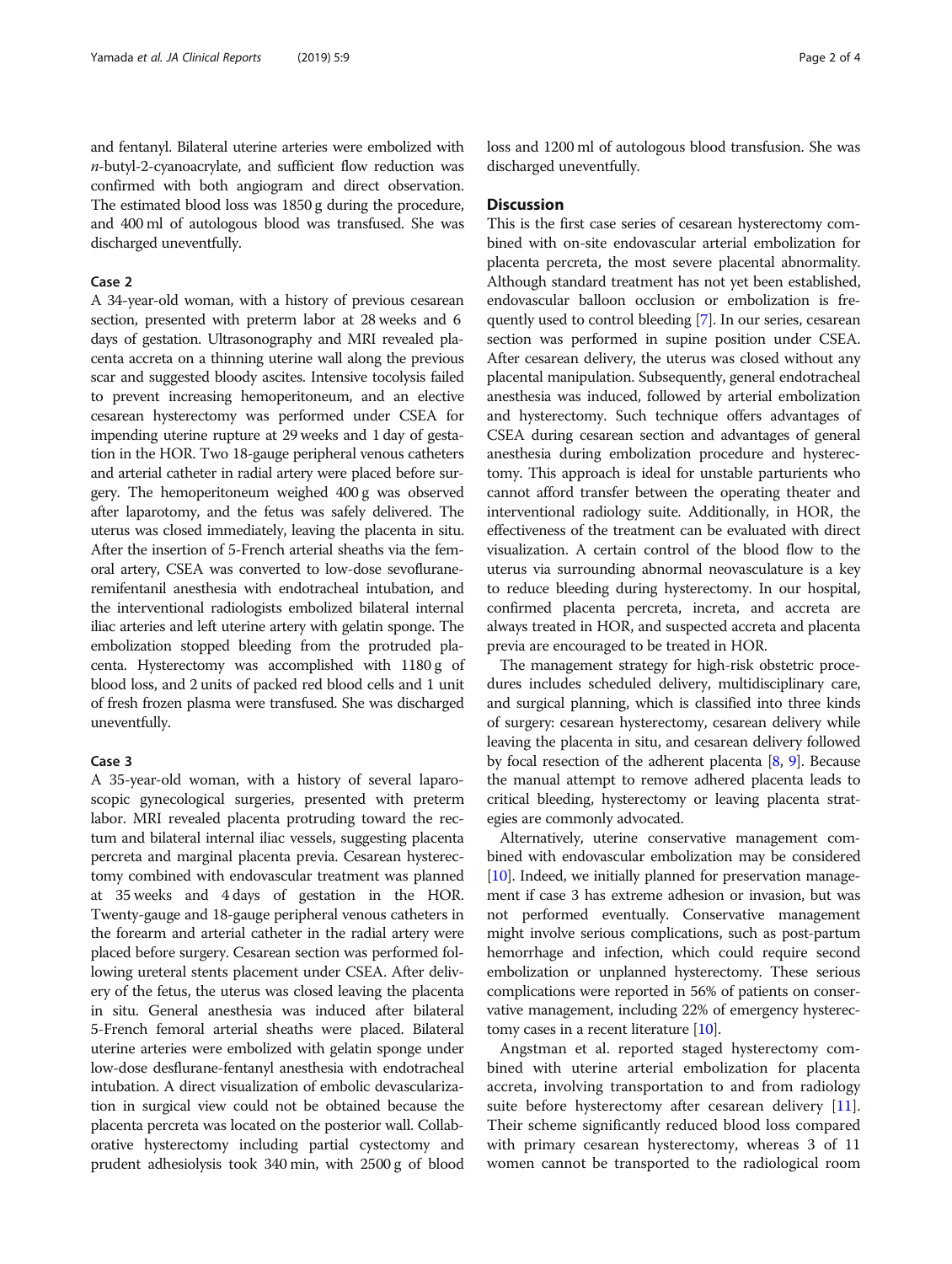<span id="page-2-0"></span>because of placental dehiscence and subsequent massive hemorrhage immediately after cesarean section. Besides, the high incidence of adverse events during in-hospital transportation of unstable patients has been appreciated [[12](#page-3-0)], and longer transport time is associated with larger blood loss. The advantages of immediateness to embolization are underscored as cesarean section in interventional radiology room was previously attempted [5]. Although our patients were all hemodynamically stable before embolization, HOR utilization could provide more benefits in case of emergency due to hemorrhage or deteriorating fetal conditions.

A systematic review recently indicated that endovascular interventions for abnormal placentation reduced the total blood loss by 893 g on average [3]. Owing to no control data of blood loss in this case series, we may not be allowed to make any conclusive comments on this issue. Among deliveries complicated by placenta percreta reported previously [2], however, we believe that the clinical course of 1200 to 2500 g blood loss in all three patients and their subsequent uneventful discharge could be considerably affordable.

Konishi et al. reported the case of intraoperative embolization in the HOR for placenta percreta, in which they used a high concentration of inhaled anesthetics for the purpose of uterine relaxation with the intention to prevent placental dehiscence after delivery [6]. We did not use myometrial relaxants because prolonged relaxation potentially leads an atonic hemorrhage. Constriction of tortuous vessels by oblique muscle contraction is a major mechanism for hemostasis for most placental site, except for an abnormally invading area, and a uterotonic drug is positively used in the conservative management of leaving the placenta in situ  $[13]$  $[13]$ . We believe that intensive relaxation is not absolutely necessary and hemorrhage will be controllable when the uterine incision line was enough apart from the placental edge and immediate embolization was ready.

Several issues should be considered to perform cesarean hysterectomy with endovascular embolization in the HOR. First, in addition to the presence of interventional radiologists and surgeons for the pelvic region, the installation of HOR might be limited even in hospitals where high-risk obstetric procedures are provided. Such high-risk parturients complicated by abnormal placenta should be transferred in advance to such institution. Second, in case of emergency cesarean section for high-risk parturients, the HOR might not be always available due to other ongoing surgeries. Third, some operating tables in the HOR cannot rapidly transform into the lithotomy position in cases where transvaginal treatment is required. In our cases, all parturients underwent cesarean delivery in the supine position to start endovascular embolization as soon as possible.

We describe three cases of successful cesarean hysterectomy for placenta percreta. Using the HOR may be advantageous to patients requiring arterial embolization between cesarean section and hysterectomy to prevent massive hemorrhage. The direct visualization during embolization could serve as a helpful reference for effective embolization.

#### Abbreviations

CSEA: Combined spinal and epidural anesthesia; HOR: Hybrid operating room; MRI: Magnetic resonance imaging

#### Acknowledgments

We would gratefully appreciate Dr. Yoshifumi Kotake for his valuable comments on this report.

#### Funding

This case report was supported by the institutional and departmental sources.

#### Availability of data and materials

The data in this case report are available from the author on reasonable request.

#### Authors' contributions

TY was the attending anesthesiologist for the patients and wrote the manuscript. EH and NI provided anesthetic care for the patients and helped edit the manuscript. DN, KI, JK, HN, SM, and HM helped edit the manuscript. All authors read and approved the final manuscript.

#### Ethics approval and consent to participate

Ethics approval is waived because this manuscript is a case report.

#### Consent for publication

Written informed consents were obtained from the patients for publication of this case report.

#### Competing interests

The authors declare that they have no competing interests.

#### Publisher's Note

Springer Nature remains neutral with regard to jurisdictional claims in published maps and institutional affiliations.

#### Received: 22 October 2018 Accepted: 4 February 2019 Published online: 12 February 2019

#### References

- 1. O'Brien JM, Barton JR, Donaldson ES. The management of placenta percreta: conservative and operative strategies. Am J Obstet Gynecol. 1996;175:1632–8.
- 2. Sumigama S, Itakura A, Ota T, Okada M, Kotani T, Hayakawa H, et al. Placenta previa increta/percreta in Japan: a retrospective study of ultrasound findings, management and clinical course. J Obstet Gynaecol Res. 2007;33:606–11.
- 3. Shahin Y, Pang CL. Endovascular interventional modalities for haemorrhage control in abnormal placental implantation deliveries: a systematic review and meta-analysis. Eur Radiol. 2018;28:2713–26.
- 4. Clark A, Farber MK, Sviggum H, Camann W. Cesarean delivery in the hybrid operating suite: a promising new location for high-risk obstetric procedures. Anesth Analg. 2013;117:1187–9.
- 5. Bouvier A, Sentilhes L, Thouveny F, Bouet PE, Gillard P, Willoteaux S, et al. Planned caesarean in the interventional radiology cath lab to enable immediate uterine artery embolization for the conservative treatment of placenta accreta. Clin Radiol. 2012;67:1089–94.
- 6. Konishi Y, Yamamoto S, Sugiki K, Sakamoto H, Sawamura S. A novel and multidisciplinary strategy for cesarean delivery with placenta percreta: intraoperative embolization in a hybrid suite. A A Case Rep. 2016;7:135–8.
- 7. Clausen C, Lonn L, Langhoff-Roos J. Management of placenta percreta: a review of published cases. Acta Obstet Gynecol Scand. 2014;93:138–43.